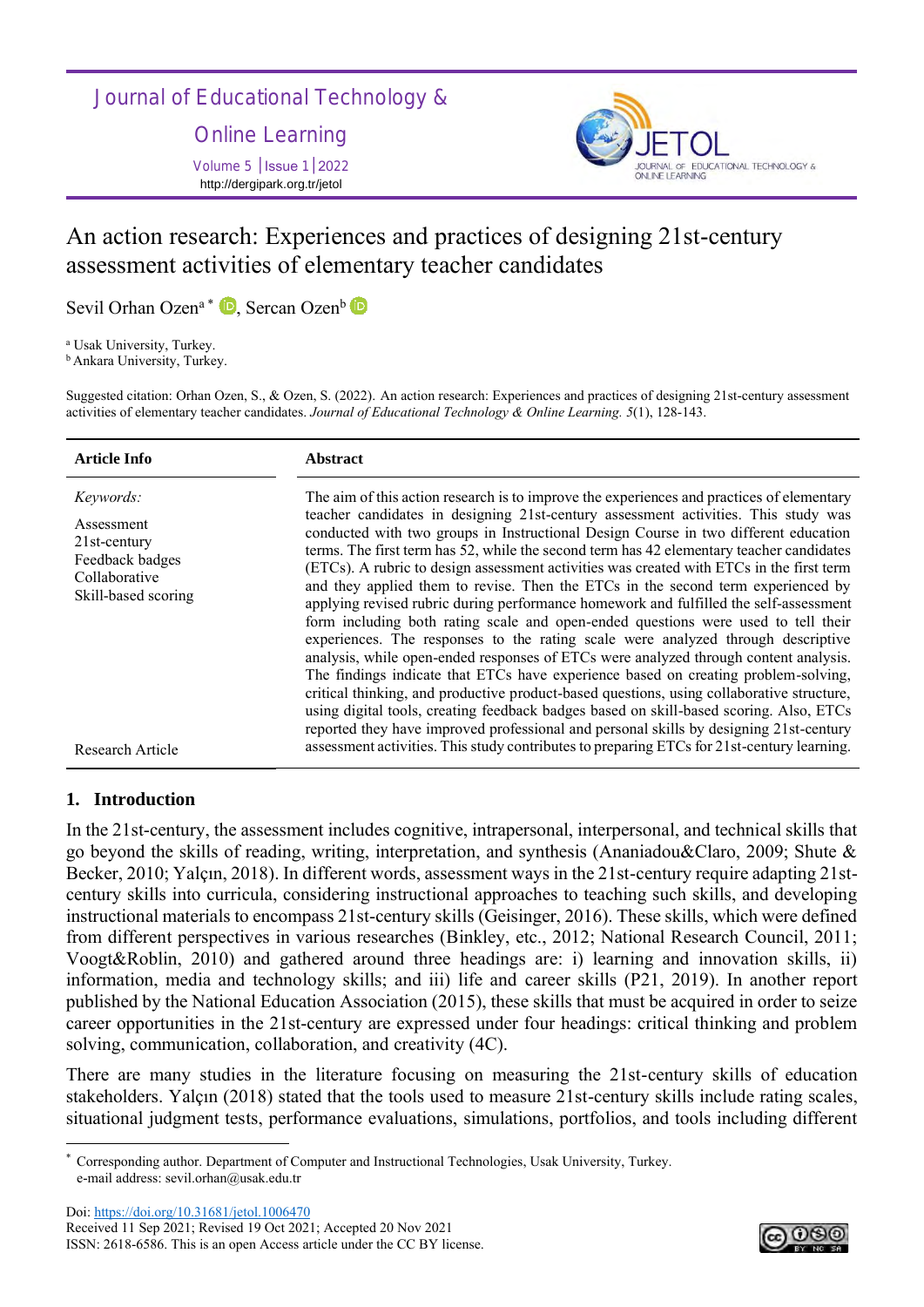types of items (such as multiple-choice, computer-aided, and open-ended forms). According to P21 (2006) report, in the assessment of the 21st-century learning process, standardized tests can measure only a few key skills. But Lai and Viering (2012) reported assessing each of these skills in a variety of ways such as standardized assessments (Ennis & Millman, 2005; Facione, 1990; OECD, 2014; OECD, 2017; Zhuang et al., 2008), self-report surveys (Zhuang et al., 2008), global rating scales (Cevik & Senturk, 2019; Treffinger & Isaksen, 2005), and observational measures (Whitebread et al., 2009). But mentioned these skills in the planning of curriculums and learning activities, should also be reflected in assessment methods in addition to learning methods (Voogt & Roblin, 2012). According to the P21 (2006) report, assessment of 21stcentury skills should be completed in an integrated manner with basic education subjects such as English, Mathematics, Science, Foreign Languages, Citizenship, Economy, Art, History, and Geography. So, assessment ways in the 21st-century require adapting these skills into curricula, considering instructional approaches to teaching, and developing instructional materials to encompass these skills (Geisinger, 2016). So, there is a need for assessment tools in the 21st-century, especially the ones integrated with the environment or context in which learning takes place (Shute & Becker, 2010). Otherwise, the objective of adopting 21st-century skills in basic education will not be realized.

As a result, there is a need for assessment tools in the 21st-century, especially the ones integrated with the environment or context in which learning takes place (Shute & Becker, 2010). In other words, methods that force students to use 21st-century skills while testing and evaluating their learning in assessment environments are needed. Thus the nature of assessment is expected and required to change in order to support 21st-century learning. For all of that, both teachers and teacher candidates play a significant role in designing the assessment methods that possess the features of the 21st-century. They should be prepared for designing assessment methods and tools that they could use some skills such as critical thinking, problem-solving, creativity, and collaboration while measuring how much their students achieved a learning goal.

New technologies are making it easier and new models of assessment that measures both content and skills are emerging. For example, River City presents middle school students with a problem and asks them to develop a hypothesis and procedure, test it and then describe their findings and write a report. River City is a "virtual world" that simultaneously teaches and assesses them. These models have the potential to move us forward for assessment that is more aligned with what students need to know (Silva, 2009). In this context, assessment material or tool of the 21st-century is more than a measurement process. The assessment process to be discussed systematically collects information; analyzes and interprets the collected information, and reflects this information on the learning objectives by guiding the student's future learning. In addition to improving the learning outcomes of students, educators can also use assessment data for various purposes such as helping to improve program and education services and showing evidence (Shute & Becker, 2010). At these points, effective in-class assessments could be used in addition to high-level standard tools. Formative assessment is also known as assessment for learning may be advantageous at this point (Shute & Zapata-Rivera, 2010). Also, feedback together with formative assessment provides an important opportunity for supporting student learning (Spector, et al., 2016).

Teachers or teacher candidates should be prepared for designing assessment methods and tools that they could use some skills such as critical thinking, problem-solving, creativity, and collaboration while measuring how much their students achieved a learning goal. Thus there is a need for assessment tools in the 21st-century, especially the ones integrated with the environment or context in which learning takes place (Shute & Becker, 2010). In other words, methods that force students to use 21st-century skills while testing and evaluating their learning in assessment environments are needed.

When appointed, teacher candidates, in particular, are expected to incorporate 21st-century skills into learning activities in their classrooms. So, teacher preparation programs should guide the development of learning and assessment activities using different technologies. It should prepare them for 21st-century learning and assessment environment. These programs should change their perceptions about teacher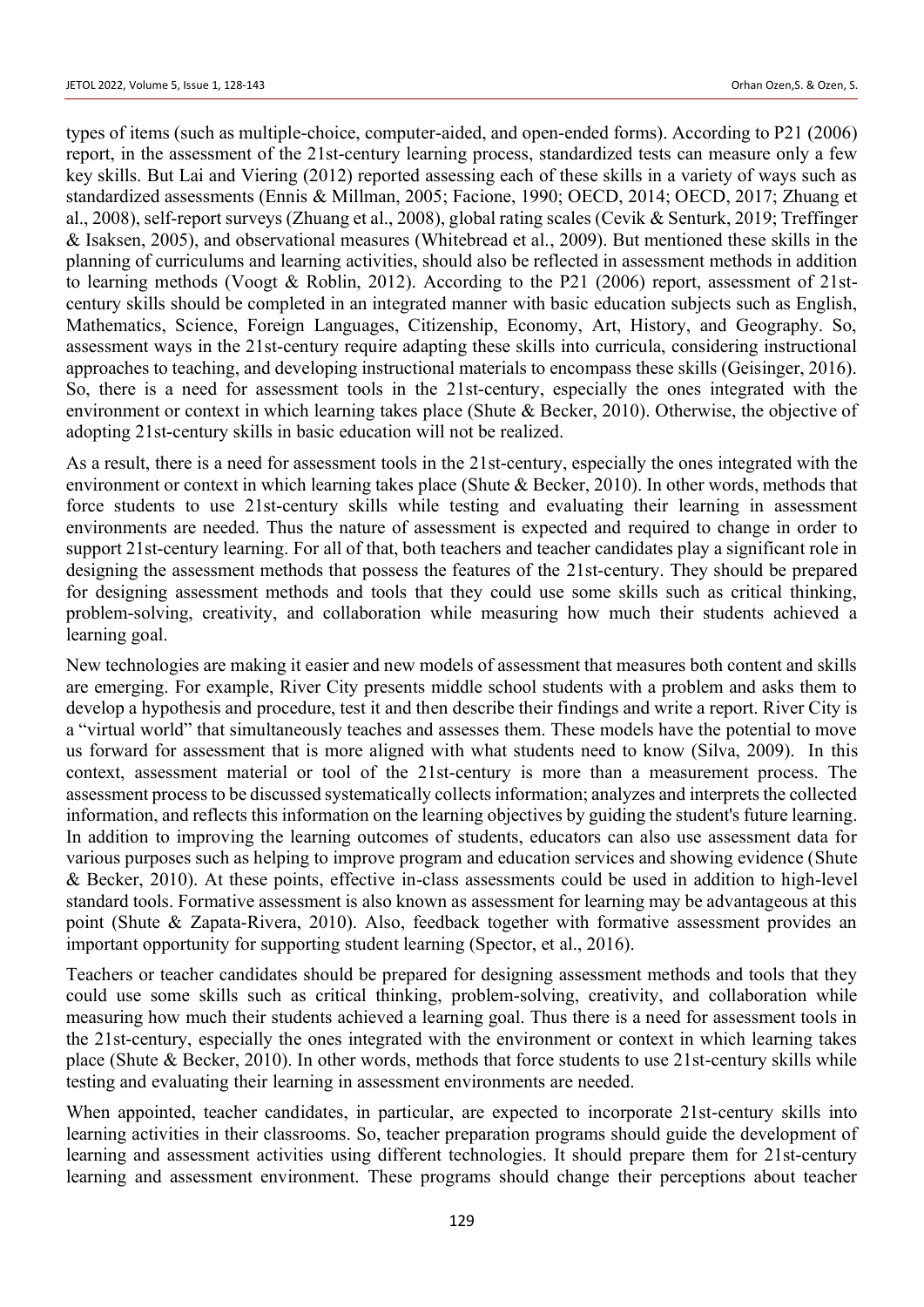candidates' capabilities in academic contexts, and they should provide to have their experiences using technology, and their access to resources such as digital devices and software (Lawrance, Saran, Johnson & Lafontant, 2020). However, teacher candidates are not even aware of these when they are at university. Because if they do not receive courses in which 21st-century skills are integrated at the university, teacher preparation programs cannot prepare them for 21st-century learning and assessment.

In this context, there have encountered problems in terms of developing ETCs' skills in designing assessment activities suitable for the 21st-century in teacher preparation programs. Starting with these problems, this study which uses the action research method has been aimed to improve the experiences and practices of elementary teacher candidates (ETCs) in designing assessment activities for the 21st-century. For the study aim, ETCs have enrolled in the "Instructional Technologies" course that was engaged them to design assessment activities for their 21st-century students and where it was highly important for a teacher preparation program in a state university.

### **2. Methodology**

### *2.1. Research Model*

This study is used the action research model that is one of the qualitative researches (McTaggart, 1994). Action research generally involves the systematic data collection, and analysis process of an educational institution employee, researcher or practitioner (administrator, teacher, etc.) to understand and solve an existing problem directly or in company with a researcher (Yıldırım & Şimşek, 2016, p.307). The individuals who make the application provide the opportunity to learn from the first source and put the learned into practice by directly participating in the research process. Since action research aims to directly solve a problem that exists in the real world, it brings the empowerment of individuals, cooperation, and social change (Aksoy, 2003, s. 477). The problem to be solved with action research in this study is to improve the experiences and practices of ETCs in designing assessment activities for the twenty-first century. So, the present study was used a classroom action research which is a kind of action research that is applied in a course and aims to improve practice (Bondy, 2001; Eti & Sıgırtmaç, 2021; Morales 2016). The action research cycle was used the four stages based on Kemmis, McTaggart and Nixon (2014) in the study which includes planning, implementing, evaluating, and experiencing (Figure 1).



**Fig. 1.** Action Research Cycle in the study (Kemmis, McTaggart &Nixon, 2014).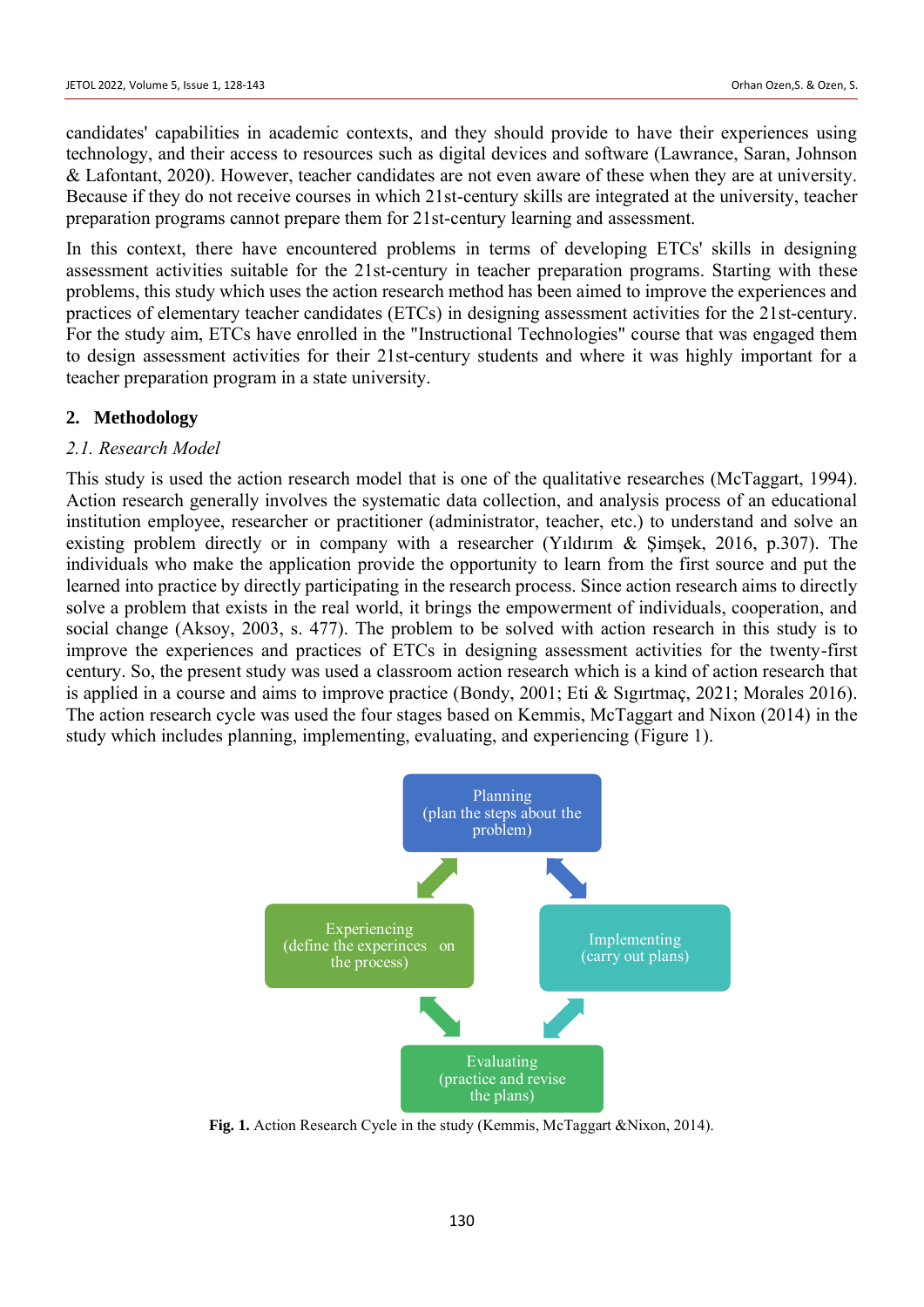### *2.2. Study Group*

2.2.1. *Elementary Teacher candidates (ETCs):* In the first term is a total of 52 ETCs, 5 of whom are foreign nationals, 39 of which are female, and 13 of which are male, enrolled in *Instructional Technologies* course in a state university. In the second term is 42 ETCs who took part in the same course and from the same department. These ETCs, who attend the course, received another short training on what is 21stcentury skills before the research as a prerequisite for the relevant course. Thus, ETCs are ready to learn how to create 21st-century assessment activities. After that, they participated in the Instructional Technologies course for the research. The flow of this course is explained in the title of the action plan of the Instructional Technologies Course.

2.2.2. *Expert group:* The researchers prepared discussion boards with the ETCs and supported each keyword with the literature on the course. Supported keywords have been arranged as a rubric to design 21st-century assessment activities. An Assoc. Dr. from the Educational Sciences department of a state university and three Dr. Lecturers from the Computer and Instructional Technologies department were consulted for the rubric and the codes that they address. Experts checked the rubric for suitability, understandability, and developability.

2.2.3. *Role of the Researchers:* In this study, the first author was the instructor who is applying the action plan of the "Instructional Technologies" course to improve ETCs experiences and practices about designing 21st-century assessment activities. She became a natural part of the data collection process by improving the experiences and practices that ETCs face regarding designing 21st assessment activities. The instructor has a master's graduate of the Computer and Instructional Technologies department, a Ph.D. graduate of the Education Programs and Instruction department. She is a learning designer who takes part in various training such as online design thinking and online creativity, as well as an instructor who teaches technology integration courses to teachers and teacher candidates. For these reasons, it can be said that the researcher has sufficient knowledge and experience for the requirements of the course. The second author acted to design course materials, analyze collected data, and report.

### *2.3. Action Plan of Instructional Technologies Course*

Planning, implementing, and evaluating applied with ETCs in the first term while experiencing applied with ETCs in the second term. Then they defined some criteria to design 21st-century assessment activities and completed performance homework. A total implementation period of 4 weeks was followed in both stages.

### *2.3.1. Planning*

It is the first stage of action research carried out with ETCs in the first term. In the planning, ETCs applied some learning activities such as discussion board, drawing, and similar examples to discover the features of the 21st-century assessment in the course. Table 1 shows the course plan by week.

#### **Table 1.**

Course Plan by week.

| Action | Topic                                                                                                       | <b>Methods</b>       | Learning Activities |
|--------|-------------------------------------------------------------------------------------------------------------|----------------------|---------------------|
|        | How should an assessment process addressing 21st-<br>century skills be? What are the characteristics of the | Teamwork             | Drawing             |
| Week 1 | materials needed in the assessment process and<br>what are they?                                            | <b>Brainstorming</b> | Discussion board    |
|        | How to write the assessment questions addressing                                                            | Teamwork             | Reviewing examples  |
| Week 2 | critical thinking and problem-solving skills of 21st-<br>century assessment activity?                       | Brainstorming        | Similar examples    |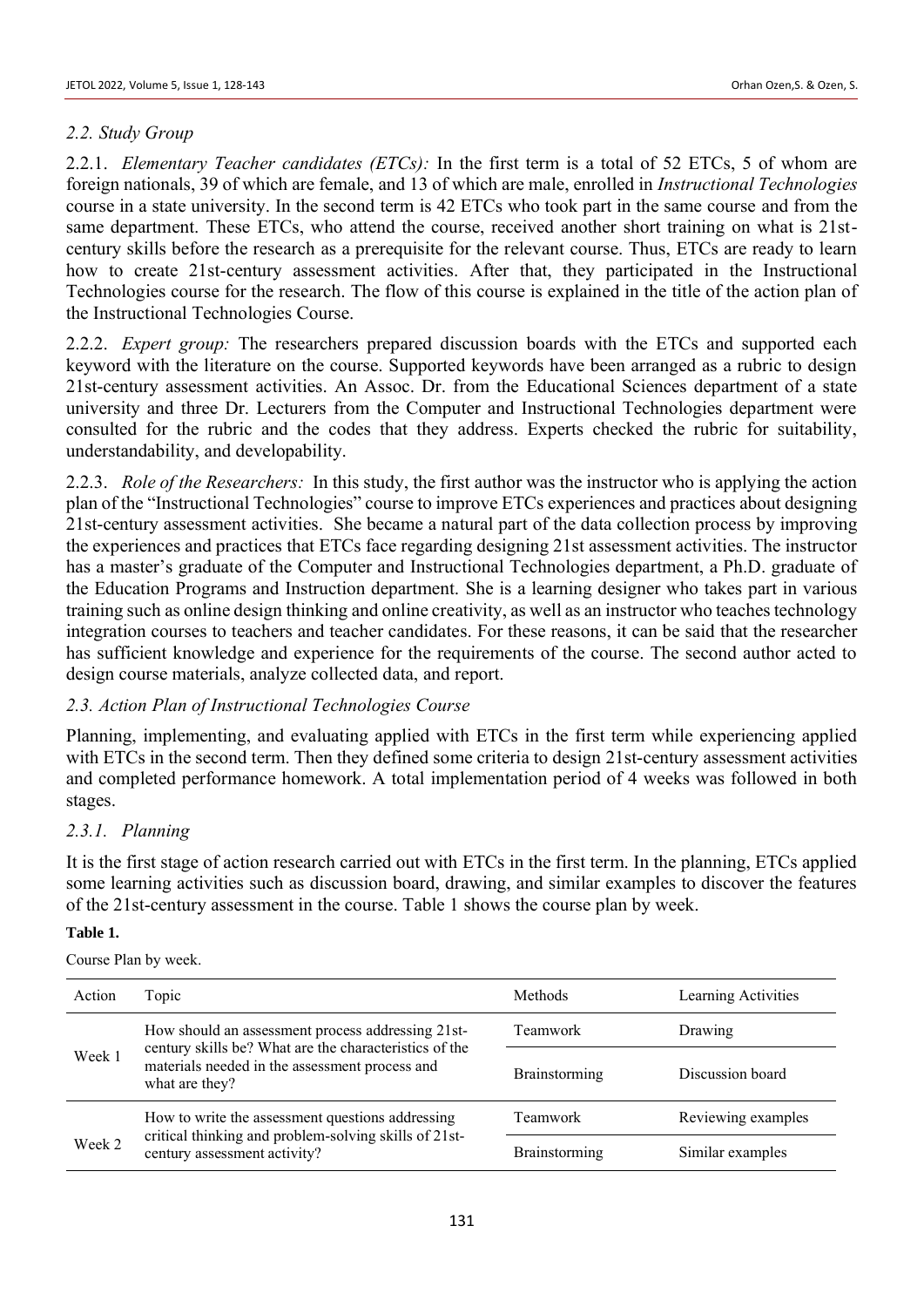| Week 3 | How to write the assessment questions addressing<br>collaborative and productive product features of    | Case study      | Reviewing examples |
|--------|---------------------------------------------------------------------------------------------------------|-----------------|--------------------|
|        | 21st-century assessment activity?                                                                       | <b>Teamwork</b> | Similar examples   |
|        | How should be the scoring system of the 21st-century<br>assessment material? How to use assessment data | Research        | Reviewing examples |
| Week 4 | to turn the learning process into a cycle?                                                              | Brainstorming   | Discussion board   |

As can be seen in Table 1, in the first-week teacher candidates worked in groups and focused on the following questions: "How should an assessment process addressing 21st-century skills be?" "Which materials are needed in this process and what are their characteristics? The groups shared their solutions for these questions by drawing pictures, deriving common codes via brainstorming, and writing them on the discussion board. In the second week, the focus was on the skills of using digital tools in the process of critical thinking, problem-solving, and assessment within the framework of the "How to write questions in an assessment material addressing 21st-century skills?" question. Examples that can guide teacher candidates on how to write assessment questions or items for these skills were provided. For this purpose, a variety of critical thinking activities that use visual clues and visuals, such as pattern or code decoding, classification, sequences, establishing relationships or analogies to find different/similar/common aspects, writing anagrams, following instructions, and guessing or inferring, were analyzed. ETCs tried to write questions similar to these examples in groups. The focus of the third week was on teamwork and a case study within the framework of the "How to write assessment questions addressing collaborative and productive product features in the 21st-century assessment material?" question. ETCs examined some examples and tried to create similar examples. In the fourth week, ETCs discussed the features of the scoring and feedback by brainstorming around "How should be the scoring system of the 21st-century assessment material?" and "How to use assessment data to turn the learning process into a cycle?" questions based on examples. All course examples were prepared by the researcher. At the end of the group discussions, common codes were written on the discussion board.

Throughout the course, the researcher supported the features discovered by ETCs with the literature, added them to the discussion board, and allowed students to explore the missing parts. At the end of the course, a rubric to design 21st-century assessment activity was prepared by the researcher using keywords on the discussion boards. The researcher supported this rubric with the literature. Experts checked the rubric for suitability, understandability, and developability. The rubric is planned to develop two basic materials, which will be used in the 21st-century assessment, the "assessment sheet" and the "scoring chart" (Table 2). Questions on the assessment sheet should be developed in a skill-based way, in integration with the scoring. 6 keywords and 7 criteria written on the discussion boards, supported by the literature and expert opinions determined the main features of the assessment sheet, whereas 4 keywords and 5 criteria define the features of the scoring chart. In this way, a rubric consisting of 12 criteria was obtained for ETCs to design assessment activities. After that, the implementing stage was started.

### *2.3.2. Implementing*

It is the stage that ETCs in the first term have designed assessment activities based on the rubric prepared as performance homework for two weeks. As the rubric, they designed two materials as an assessment sheet and a scoring chart. For that, they chose a unit and outcome related to one of the Life Sciences, Science, Turkish or Mathematics lessons in the MEB (2019) curriculum. In this process, the researchers and ETCs shared videos on how to use technologies that they can use while developing assessment activities on a digital discussion board. The aim was to support the technology use skills of the participants during the implementation phase.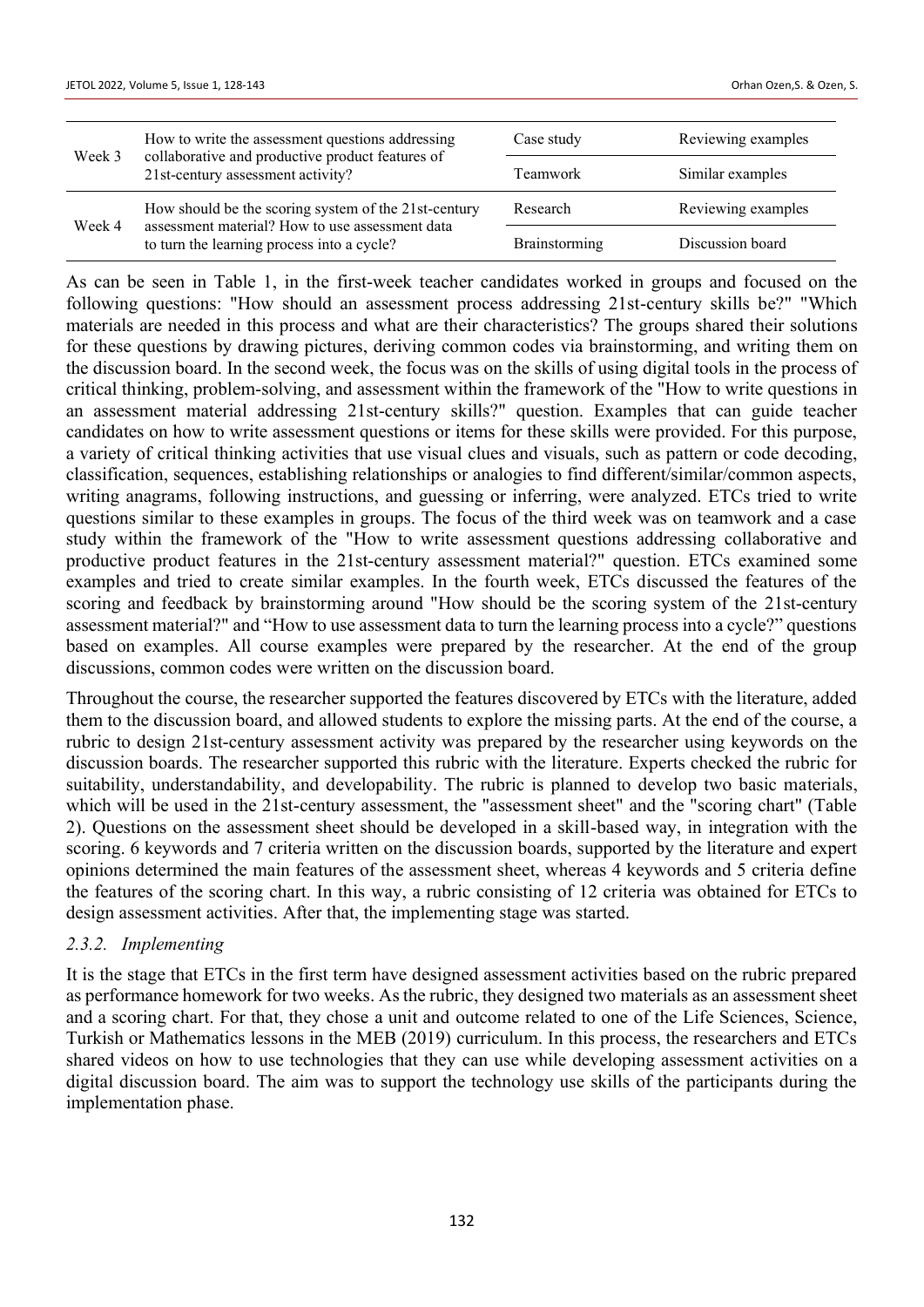### *2.3.3. Evaluating*

It is the stage that designed assessment activities as performance homework by ETCs were evaluated through the rubric. The aim of this stage was to assess the difficulty of the rubric in the application and revise it. In this way, the revised rubric consists of a total of 12 criteria under two main themes, namely "Assessment Sheet" and "Scoring Chart" according to the type of material and each criterion has three options, "Good", "Must be improved" and "Incomplete".

# *2.3.4. Experiencing*

It is the stage that final of the action research was conducted with ETCs in the second term enrolled in the same course in the second term at the university. Collecting data in this stage formed the findings of the study. ETCs in the second term applied the same course method with some planning differences as follows:

- *(i).* The method of collaborative learning using breaking rooms was used in the online lesson. Because during the COVID-19 pandemic process, education was necessarily moved to distance education.
- *(ii).* At the end of the group studies conducted, the ETCs presented their discussion products in the technological environment. In this sense, they used technological tools more than the first group. Thus online education may seem like a disadvantage, it provided an advantage in the research to support the technology use skills of the participants.
- *(iii).* To increase the participation of ETCs, a method that is collecting seeds from the discussion board sharing was used. In this way, it was aimed for them to be more sharing in the process.
- *(iv).* ETCs completed performance homework based on the rubric revised in the first term. They were not involved in the development of the rubric, but ETCs in the first term were.
- *(v).* While the ETCs in the first term completed the performance homework individually, they worked in teams of two in the second term. Thus, it was aimed to establish peer support.

End of the completed performance homework, ETCs fulfilled the self-assessment form to tell their experiences. The form created by the researchers includes both a rating Scale and two open-ended questions. Scale on the form is to rate of difficulty in the application of the rubric between 1 (Very Difficult) and 5 (Very Easy). One of the open questions is about they faced what kind of problems. The other is about they had what kind of contributions to design the 21st-century assessment activity.

### *2.4. Data Collection and Analysis*

It has obtained data from the self-assessment form and rubric on performance homework in the study. In the self-assessment form, open-ended responses of ETCs were analyzed through content analysis. Obtained from the rating scale and the rubric was analyzed descriptive analysis such as frequency and percentage.

# *2.5. Validity and Reliability*

For the validity and reliability of the study, triangulation was done by using different data collection tools. The performance homework, created by ETCs in the first term, was coded as M1, M2, etc. Two researchers scored this performance homework using the rubric at different times. The opinion of an independent researcher was taken for activities when there is no consensus. To increase the credibility of the results, examples are given from assessment activities by ETCs during reporting of the study. And also, all the steps of the study have been conveyed step by step.

### *2.6. Findings and Discussions*

In this section, findings were explained in two titles by benefiting from related literature.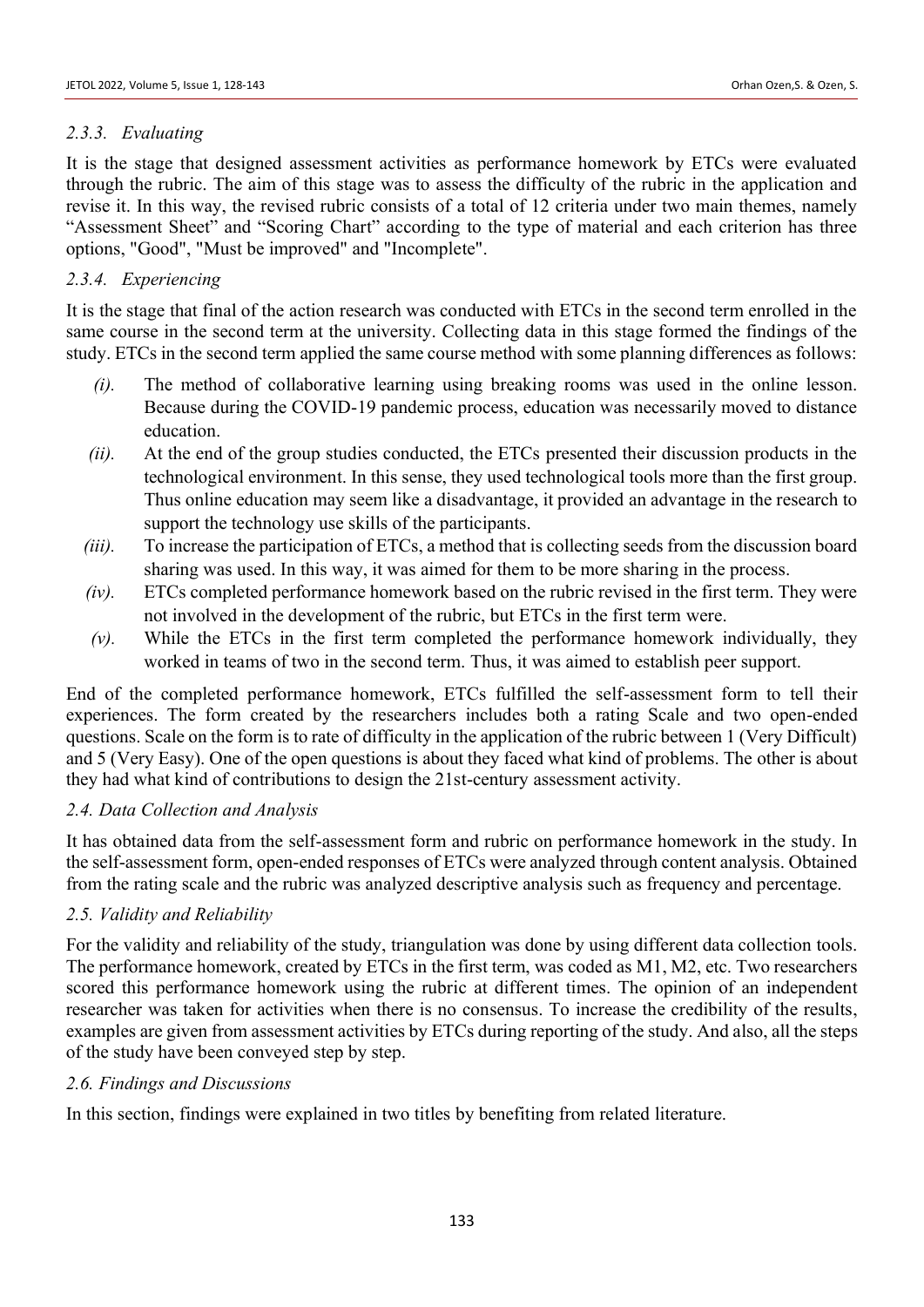### *2.6.1. Findings obtained from the rubric*

These findings were obtained from the rubric developed with ETCs in the first term to design 21st-century assessment activity. ETCs in the first term did performance homework based on this rubric. The researchers scored them as "must be improved or good" using the rubric. Table 2 shows the criteria in the rubric and the findings obtained from it.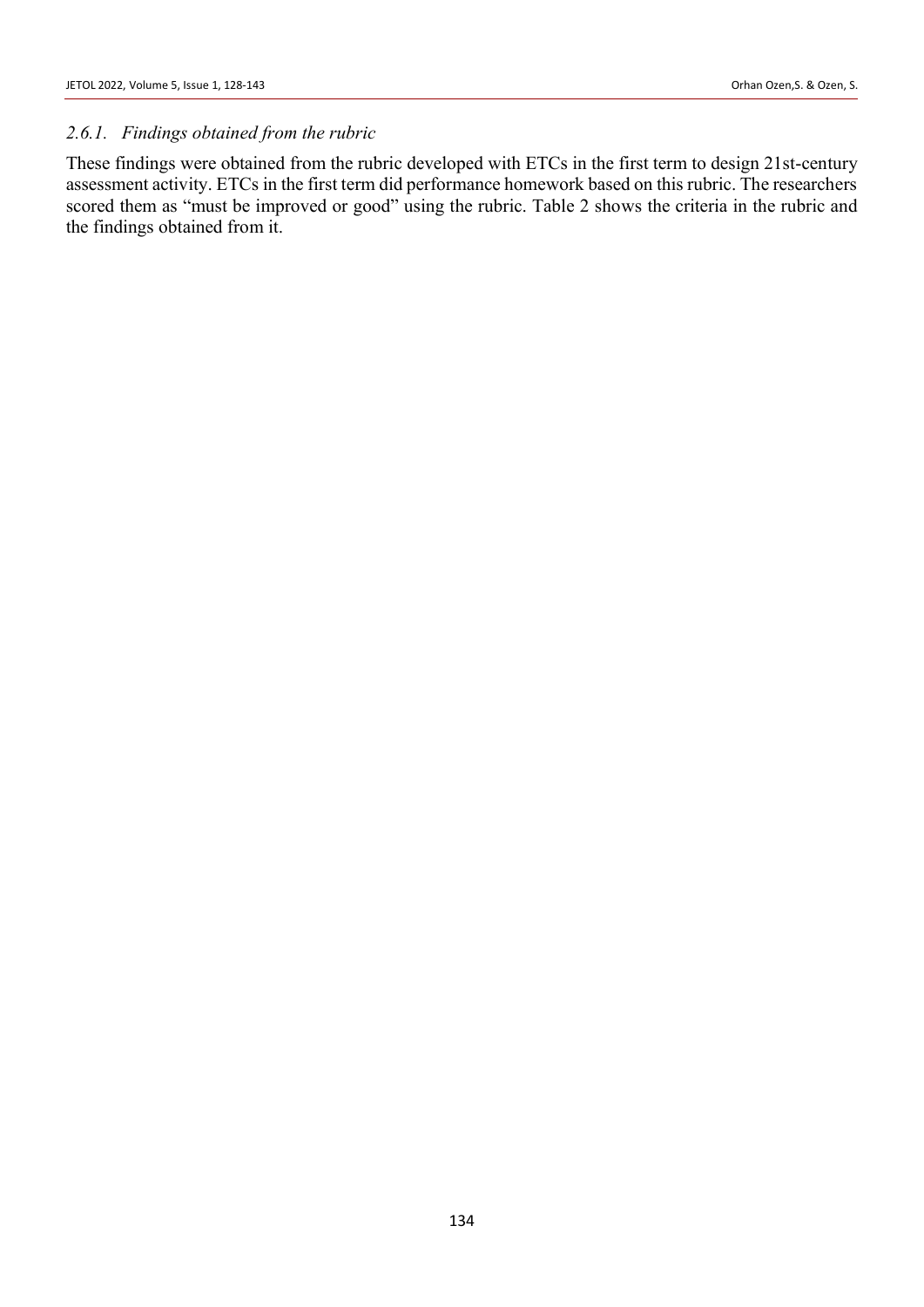### **Table 2.**

Criteria and Findings Obtained from the Rubric

| <b>Materials</b>        | <b>Discussion Keywords</b>                                                                                                                                                                                                     | Criteria                                                                                                                                                                                                                               |              | <b>Frequencies</b>      |      |  |
|-------------------------|--------------------------------------------------------------------------------------------------------------------------------------------------------------------------------------------------------------------------------|----------------------------------------------------------------------------------------------------------------------------------------------------------------------------------------------------------------------------------------|--------------|-------------------------|------|--|
|                         |                                                                                                                                                                                                                                |                                                                                                                                                                                                                                        |              | <b>Must be Improved</b> | Good |  |
| <b>Assessment Sheet</b> | $\bullet$ Problem-solving<br>$\bullet$ Critical thinking<br>• Productive product/<br>Creativity<br>$\bullet$ Completing with the<br>group for<br>collaborative work<br>• Individual scoring                                    | 1. Questions require solutions to problem situations that are scenario-based or that have more than one<br>answer.                                                                                                                     | $\Omega$     | 5                       | 43   |  |
|                         |                                                                                                                                                                                                                                | 2. Either the comparisons or one of the critical thinking techniques are used in the questions.                                                                                                                                        | 2            | 5                       | 41   |  |
|                         |                                                                                                                                                                                                                                | 3. The solution of the problem requires considering the problem with multiple answers from different<br>perspectives, establishing a meronymy among unusual objects, or designing a new product such as<br>poetry, story, and drawing. | 9            | $\overline{0}$          | 39   |  |
|                         |                                                                                                                                                                                                                                | 4. Each student defines a new task, question, or the options of the question for the other.                                                                                                                                            | 5            | 9                       | 34   |  |
|                         |                                                                                                                                                                                                                                | 5. An assessment sheet includes blanks to be filled or answered by more than one student.                                                                                                                                              | 9            | 10                      | 29   |  |
|                         |                                                                                                                                                                                                                                | 6. No student interferes with the other's marks or answers.                                                                                                                                                                            | 16           | 9                       | 23   |  |
|                         |                                                                                                                                                                                                                                | 7. There are guiding notes explaining the blanks to be filled or answered by the student for each task.                                                                                                                                | 6            | 19                      | 23   |  |
| Scoring Chart           | • Based on skill and<br>performance instead<br>of grade<br>• Turning the learning<br>process into a cycle<br>• Provides feedback for<br>sending assessment<br>data back to the<br>learning process<br>· Digital data recording | 8. Each of the criteria that contains a skill or learning objective matches with the questions on the<br>assessment sheet.                                                                                                             | $\mathbf{0}$ |                         | 41   |  |
|                         |                                                                                                                                                                                                                                | 9. Criteria categorize students according to the skills they acquired or missed, rather than grading.                                                                                                                                  | $\mathbf{0}$ | 38                      | 10   |  |
|                         |                                                                                                                                                                                                                                | 10. The feedback badge(s) to be assigned to the student according to the categorized skill can be clearly<br>distinguished in the scoring chart.                                                                                       | $\Omega$     | 21                      | 27   |  |
|                         |                                                                                                                                                                                                                                | 11. Badge names support skill-oriented learning such as solution-oriented, hard-working, rather than<br>the adjectives that will increase competition among students such as novice and expert.                                        | $\Omega$     | 12                      | 36   |  |
|                         |                                                                                                                                                                                                                                | 12. The scoring chart provides both individual and summary reports for the analysis of the assessment<br>data.                                                                                                                         | 2            | $\overline{0}$          | 46   |  |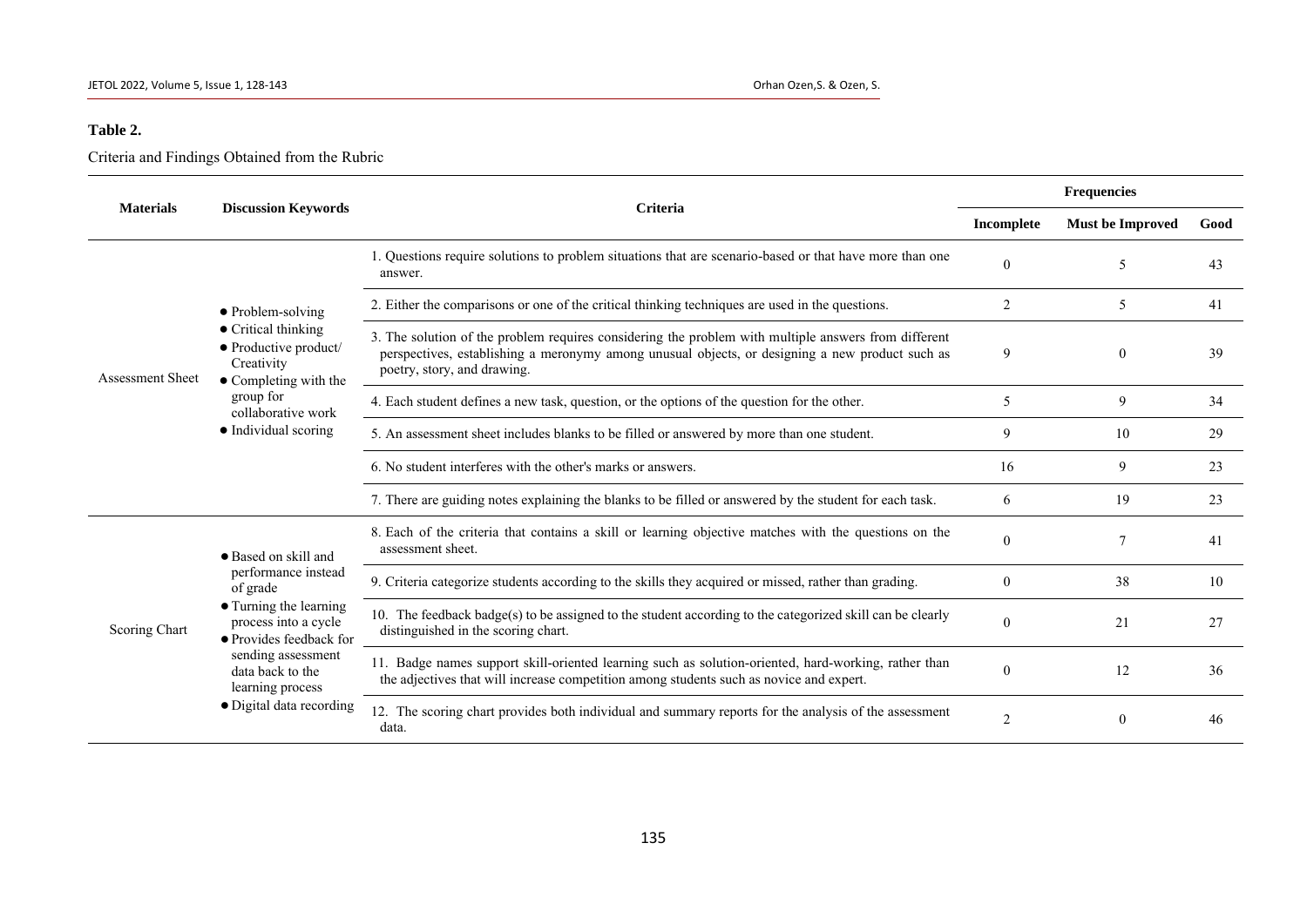According to Table 2, criterion 1 ( $f_{good}$ : 43) and criterion 2 ( $f_{good}$ : 41) that were used in the assessment sheet were performed well by ETCs. Evren (2012) stated that problem-solving, critical thinking, and creative thinking skills, which constitute macro-level thinking skills, occur by using them interactively with microlevel thinking skills. Some of the micro-level thinking skills, which are classified in various ways, are: establishing a cause-effect relationship, establishing analogies that require associating unknown parts with the known ones, making associations find similar/common aspects, seeing the part and the whole, predicting the result/making an inference, sequence, comparing, distinguishing, pattern coding, decryption and identifying the qualities (Kayagil, 2010; Lipman, 1988). Regarding these criteria, which are related to the type of assessment task, ETCs created tasks that are presented in a specific scenario such as riddle, rhyme, story, or problem-based questions with more than one answer, or questions that use critical thinking.

On the other hand, criterion 6 (fincomp: 16) and criterion 7 (fmustbeimp: 19) addressing the collaboration features of the assessment sheet were implemented at an incomplete or improvable level. In case of criteria 6 and 7 cannot be implemented, the assessment sheet, which should be filled in as a team for the sake of collaboration, fails to allow individual scoring. Figure 2 and Figure 3 show some examples of the assessment sheet created by ETCs. They scored maximum from the rubric.



**Fig. 2***.* Example of the Assessment Sheet from ETC14

As seen in the example in Figure 2, ETC14 includes the tasks that require meronymy and generating a unique product. For the collaboration feature to work, there should be independent marking areas on the assessment sheet for two different students. A student who completes the first task switches the material to complete the second task on the assessment sheet he/she received from his/her friend. The marking areas are independent of each other and task 2 is shaped according to the response of the student who completed task 1. In this way, two students fill each other's assessment sheets as a group, at the same time they can be scored individually as well. Another example of an assessment sheet is shown in Figure 3. As Figure 3, ETC1, which attempts to evaluate the skills of 3rd-grade mathematics students about fractions, established a meronymy relationship for the solution of a problem presented in the story (Figure 3). In addition, after a story writing activity similar to the first, the student changes with another student the sheet to complete the second task. For the collaborative sheet, there are explanations about the independent marking areas and directives in the next step.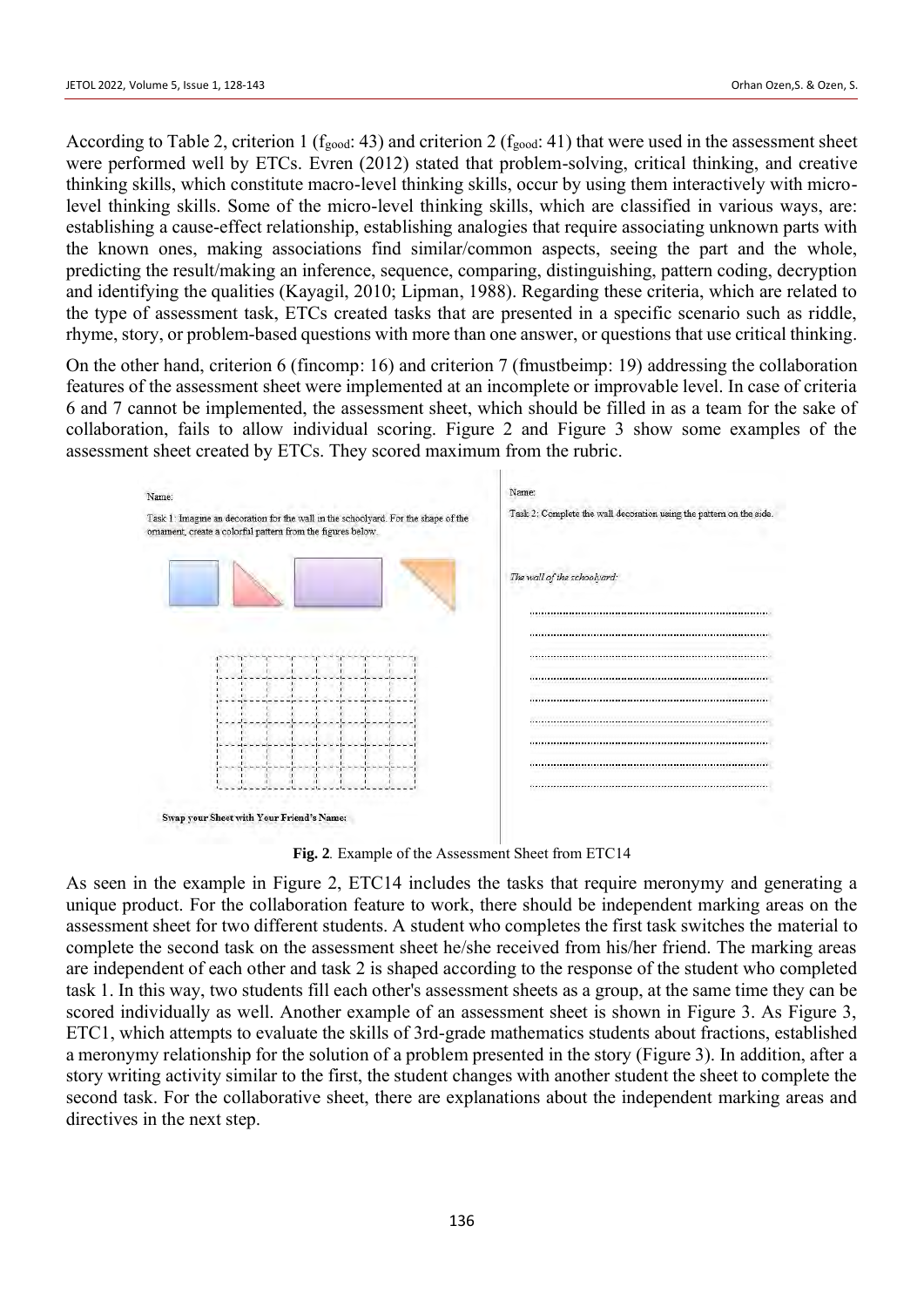

**Fig. 3.** An Example of the Assessment Sheets from ETC1

ETCs were not performed very well in Criterion 9 (fmustbeimp: 38) and Criterion 10 (fmustbeimp: 21) used in the scoring table. These two criteria were about categorizing the students according to their learning skills and giving them feedback for the new learning tasks. Tarhan (2015) stated that in the 21st-century, digital badges that define difference or similarity, knowledge, degree of expertise, or talent could be used in education instead of a diploma. Digital badges may be defined as digital visuals representing the skills and knowledge gained by the student (Hebebci & Usta, 2018). Because diplomas today do not contain detailed information about the learning process and the skills acquired by the student, while digital badges can help to evaluate the students more effectively in the learning environment and reflect the skills required in the field of employment (Yıldırım, Yıldırım, Çelik & Kara, 2014). Thus it can be said that they need more guidance about completing assessment tasks with groups but individual scoring on the assessment sheet and also they need more knowledge about creating feedback based on the badge. Figure 4 shows an example of feedback badges from ETC1. These two badges categorize students based on their scoreboard results and send them some feedback on a new learning task. The designed learning task allows peer learning by matching students.

| <b>Author</b> |                                                                                                                    | <b>Bookworm</b> |                                                                                                                                             |
|---------------|--------------------------------------------------------------------------------------------------------------------|-----------------|---------------------------------------------------------------------------------------------------------------------------------------------|
|               | You showed me what you can do<br>about it. Get some fractions to<br>write another story from a<br>bookworm friend. |                 | Review the sample story on the<br>assessment sheet. Write a new story<br>by discussing the fractions in this<br>story with a writer friend. |

**Fig. 4.** An Example of Feedback Badges from ETC1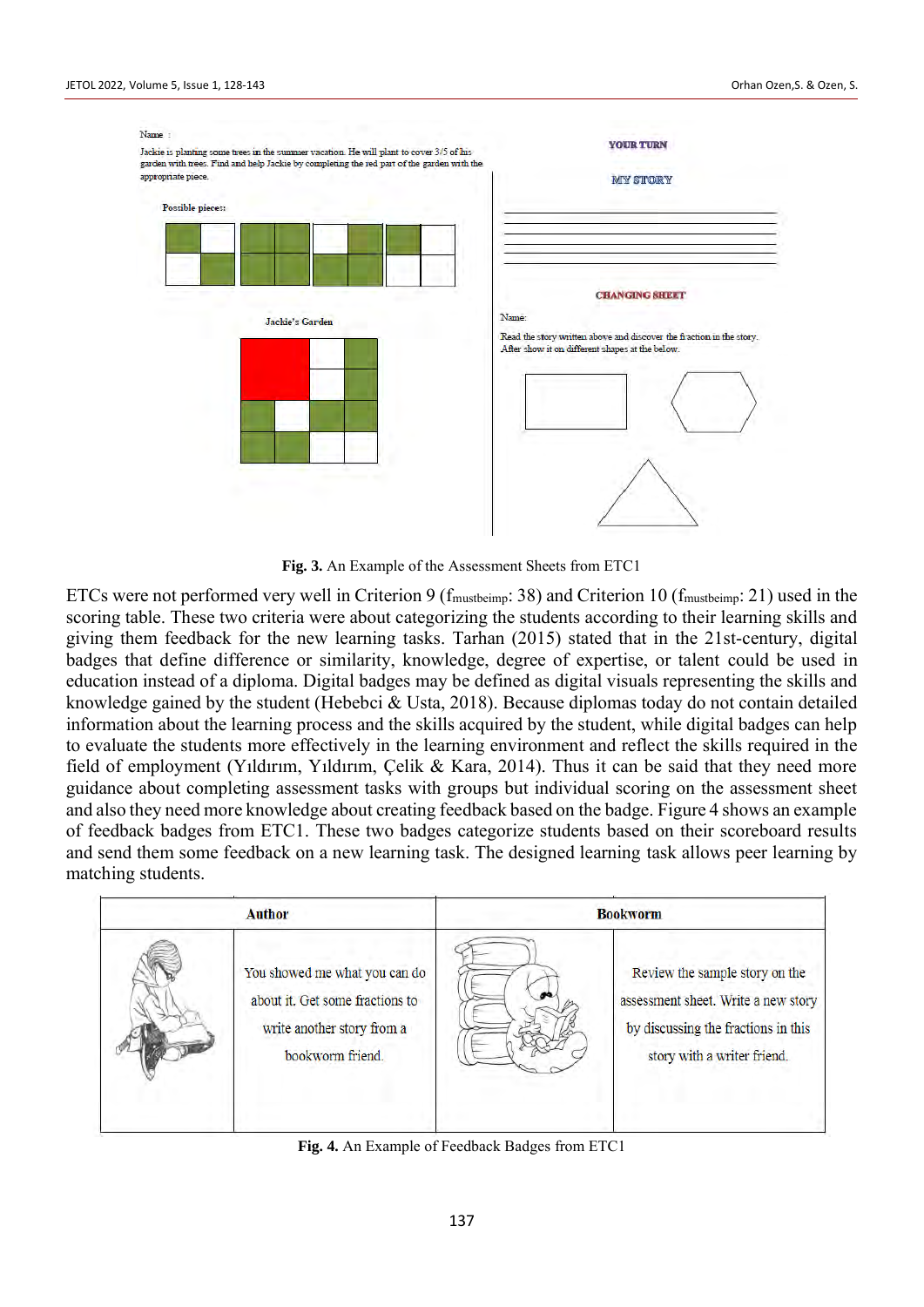#### JETOL 2022, Volume 5, Issue 1, 128-143 Orhan Ozen,S. & Ozen, S.

# *2.6.2. Findings obtained from the self-assessment form*

These findings were obtained from the self-assessment form filled out by ETCS in the second term. ETCs rated the difficulty level of the applying criteria to design a 21st-century assessment activity. The findings were given in Table 3.

### **Table 3.**

| Criterion No   |                  |                |          |        |                |
|----------------|------------------|----------------|----------|--------|----------------|
|                | Very Hard        | Hard           | Moderate | Easy   | Very Easy      |
| $\mathbf{1}$   | 1                | $\mathbf{1}$   | 9        | $22\,$ | $\overline{7}$ |
| $\overline{2}$ | $\boldsymbol{0}$ | 11             | 17       | 13     |                |
| $\mathfrak{Z}$ | $\overline{2}$   | 12             | 11       | 15     | $\overline{2}$ |
| $\overline{4}$ | 3                | $\overline{4}$ | $18\,$   | 13     | 3              |
| 5              | $\mathbf{1}$     | 7              | 11       | 12     | $10\,$         |
| $\sqrt{6}$     | 3                | $\overline{4}$ | $16\,$   | 12     | $\sqrt{5}$     |
| 7              | $\boldsymbol{0}$ | 6              | 14       | 12     | $10\,$         |
| 8              | $\overline{2}$   | $\,8\,$        | 14       | 11     | $\overline{7}$ |
| 9              | 3                | $\overline{4}$ | $10\,$   | $18\,$ | $\overline{7}$ |
| $10\,$         | $\overline{2}$   | 5              | $16\,$   | 12     | 5              |
| $11\,$         | $\overline{2}$   | $\overline{7}$ | 12       | 13     | 8              |
| 12             |                  | 7              | 14       | 14     | 5              |

Obtained findings from the rating scale in the self-assessment form

As Table 3, ETCs found the criteria in the rubric as "Moderate level" generally during application. But also, it could be said that they thought criteria 2 and 3 was hard to apply. These criteria are about creating assessment tasks on critical and creative thinking. Table 4 shows the findings of the open-ended questions in the self-assessment form obtained from content analysis.

#### **Table 4.**

Obtained findings from responses of ETCs to open questions in the self-assessment form

| <b>Themes</b>       | Codes                                                                                                                                              | Frequencies                                   |
|---------------------|----------------------------------------------------------------------------------------------------------------------------------------------------|-----------------------------------------------|
| <b>Difficulties</b> | Using technologies<br>$\bullet$<br>Creating assessment tasks<br>$\bullet$<br>Creating feedback badges<br>$\bullet$<br>No difficulties<br>$\bullet$ | 10<br>-11<br>9<br>$\bullet$<br>8<br>$\bullet$ |
| Contributions       | Professional skills and awareness<br>$\bullet$<br>A different perspective on assessment<br>$\bullet$<br>Technical skills<br>$\bullet$              | 26<br>9<br>$\bullet$<br>8<br>$\bullet$        |

According to Table 4, the answers to the open question 1 (What are the difficulties of designing 21stcentury assessment activity for you?) were collected under the headings of "using technologies, creating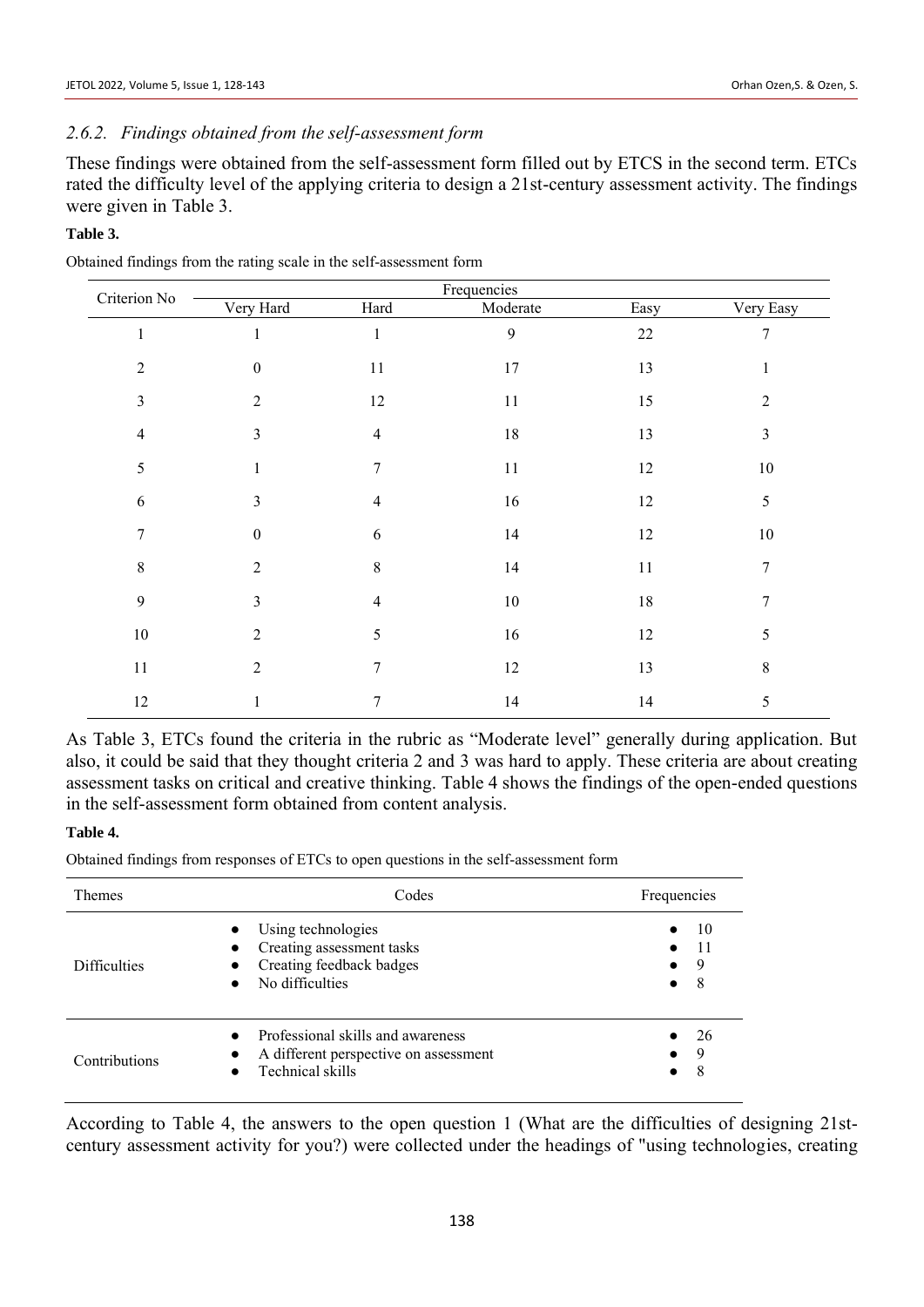assessment tasks and creating feedback badges". On the other hand, 8 participants of ETCs stated they had no difficulties. ETCs' some views on difficulties are as follows:

*I had some challenges in adapting the feedback methods we use in feedback messages to the student's learning lack* [ETC32].

*In the assessment activity, we had some difficulty in terms of how we could assign tasks to the students. Apart from that, we also thought a lot about how to make students think critically and look inquisitively* [ETC38].

In this regard, Özden (2006), who emphasized the critical thinking skill for problem-solving, stated that at this point students should be taught that a problem always has an alternative solution. ETCs in the first term created some tasks very well but they used a few critical techniques such as grouping and establishing relationships. Also, ETCs in the second term stated that had difficulty on creating assessment tasks and feedback badges. Digital badges have several advantages such as motivation, active participation, and interest in the course, but they also bring some disadvantages due to the competition and infrastructure problems among students. But also, with that arrangements is to be made at these points would spread the use of digital badges (Hebebci & Usta, 2018). For these reasons, that can be said that ETCs need more guidance on creating assessment tasks and feedback badges based on using technology.

The answers to open question 2 (What are the contributions of designing 21st-century assessment activity to you?) were collected under the codes of "professional skills and awareness, technical skills and different perspective on assessment". Some of ETCs' views on *professional skills and awareness* are as follows:

*Now I can do the assessment activity that a classroom teacher can do. I learned what is needed. Assessment should be made according to students' skills in the 21st-century. They should be categorized by their skills, not their scores. The student should feel that each of them has a skill. The homework we did in practice also contributed to me [ETC5].*

*I think that the tasks given to students by preparing digital badges are quite creative. It was a lesson and evaluation process that I will always use in my own professional life [ETC6].*

Some of ETCs' views on *technical skills* are as follows:

*I realized that I knew nothing about technology and any about applying it to education [ETC8].*

Some of ETCs' views on *different perspective on assessment* are as follows:

*It allowed me to explore different aspects of traditional assessment techniques. I have seen that it is possible to make evaluations in much more effective and different ways. I saw that I could make students realize their shortcomings and be improved by motivating them. [ETC32].*

*I learned how an evaluation activity should take place in the 21st-century and how it will happen step by step. This allowed me to be a little more creative and productive [ETC39].*

After all, though ETCs faced challenges when designing assessment activities in the 21st-century, they stated that these experiences contributed to them in a professional sense.

### **3. Conclusion and Suggestions**

In the study, ETCs experienced designing assessment activities for the 21st-century based on some characteristics. These characteristics which were created by researchers' contributions have been compared to other assessment tools measuring 21st-century skills about what kind of differences and similarities. All of that has explained as follows:

*(i). Tasks based on problem-solving, critical thinking, and productive product:* The assessment tasks developed according to these criteria, are scenario-based problems that require considering the problems having more than one answer from different perspectives or requiring the design of unique products such as poetry, story writing, and drawing. These tasks are similar to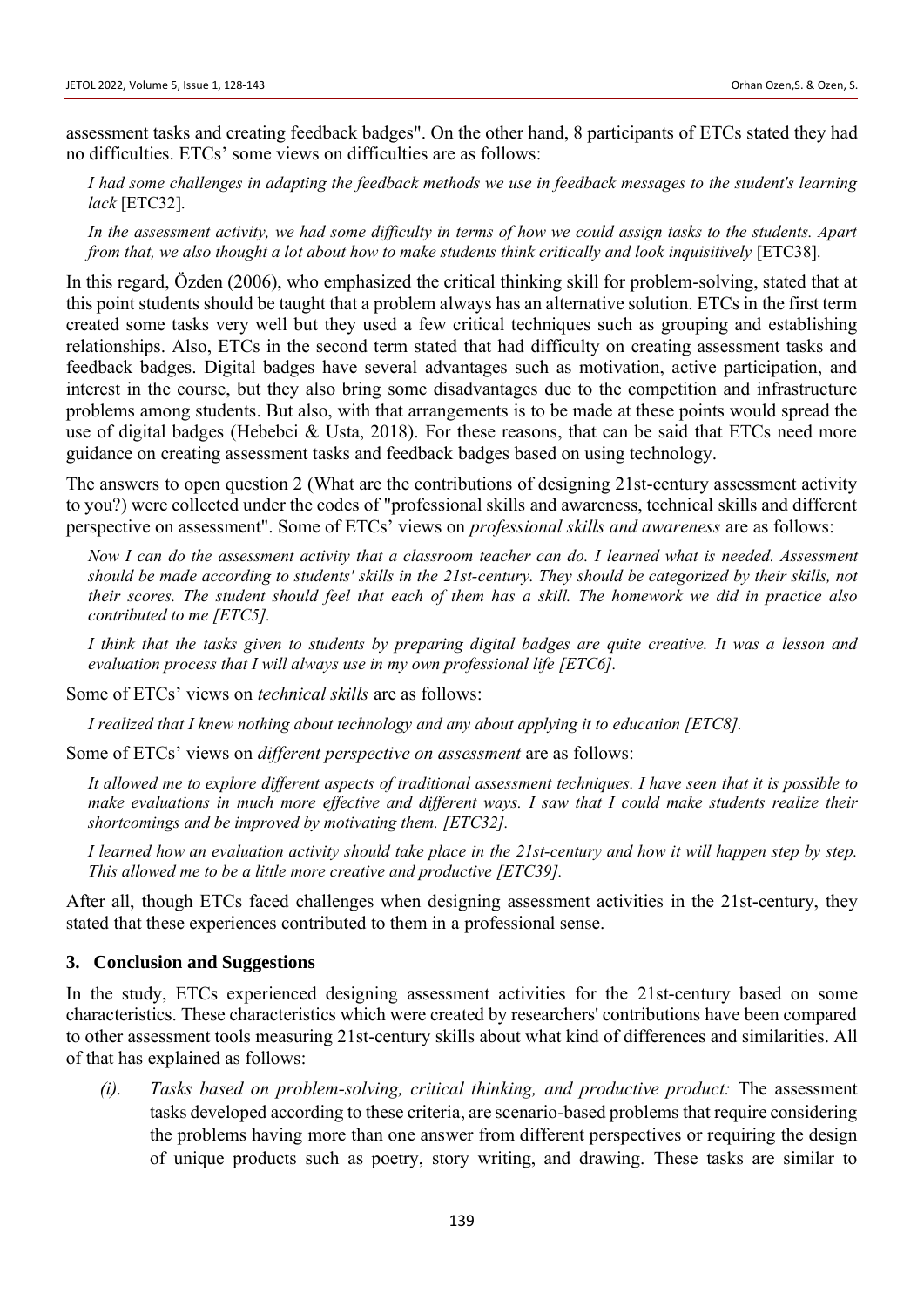California Critical Thinking Skills Test (Facione, 1990), the Cornell Critical Thinking Tests (Ennis & Millman, 2005) and PISA 2012 Creative Problem Solving Test (OECD, 2014). Because these standardized assessment tests utilize multiple-choice items or open-ended prompts in tackling real-life problems designed to assess component critical thinking skills such as deductive reasoning, inductive reasoning, drawing conclusions, evaluating arguments, and so forth. On the other hand, some tasks made by ETCs have differences from these tests in requiring the design of unique products such as poetry, story writing, and drawing. In these case, the problems are considered as a means to boost collaboration and creativity (Gündoğdu & Merç, 2022).

- *(i). Collaborative tasks:* Collaborative approach is as a key drive towards the acquisition of 21st century skills (Ndibalema, 2020). For that, in the study, an assessment sheet have developed towards the students who learn in collaboration in the 21st-century. But the important thing was that the assessment sheet had to be in a collaborative structure. This structure is similar to PISA 2015 Collaborative Problem Solving (CPS) test (OECD, 2017), but also it has a few differences. For the collaborative structure designed by ETCs, tasks in the assessment sheet are filled by more than one student, in other words, the marks or answers of two different students are present in the same assessment sheet. So these structures are similar to PISA 2015 Collaborative Problem Solving (CPS) test (OECD, 2017), but also it has a few differences. Collaborative structure designed by ETCs, tasks in the assessment sheet are filled by more than one student, in other words, the marks or answers of two different students are present in the same assessment sheet. So, they work individually on the sheet, not as a team. But also, they create or choose some tasks for the team workers. For example, a student picks some words from a story about the issue in the first task. These words should be about the issue. After changing the assessment sheet with the team workers, the second task is to write using these words chosen by the team worker another story similar to the first task. But CPS test, differently requires individuals to work on a problem by communicating with each other or performing certain actions. Also the both assessment ways are like each other in discovering perspectives of team members and identifying and describing tasks to be completed. On the other, they both are allowing and targeting individual scoring. To allow individual scoring on this study, each student's answers or markings must be independent of each other. For this reason, students are provided with clear instructions about what to solve and where to write on the assessment sheet by ETCs.
- *(i). Skill-based scoring and feedback badges:* Learning outcomes in the scoring system of the 21stcentury assessment are defined by skills rather than grades. So, at the end of the assessment, feedback badges are used to categorize students based on learning skills. Feedback badges have a symbolic logo and name that will increase motivation and willingness to learn. These badges are assigned to the students through a digitally designed scoring table. They include to students new tasks that they will do as peers or individually. Also in this way, they are used for going back the assessment data to the learning process. In this way, teachers can create student profiles for an environment that encourages learning by recording the knowledge and skills that the student has acquired or missed during the learning process. These new tasks on feedback badges provide on recognizing the students' own strengths and weaknesses in relation to the task (metamemory) and recognizing the other students' strengths and weaknesses (transactive-memory). Thus, it is similar to monitoring and reflecting phases in the CPS test, but it is used in a different way (OECD, 2017).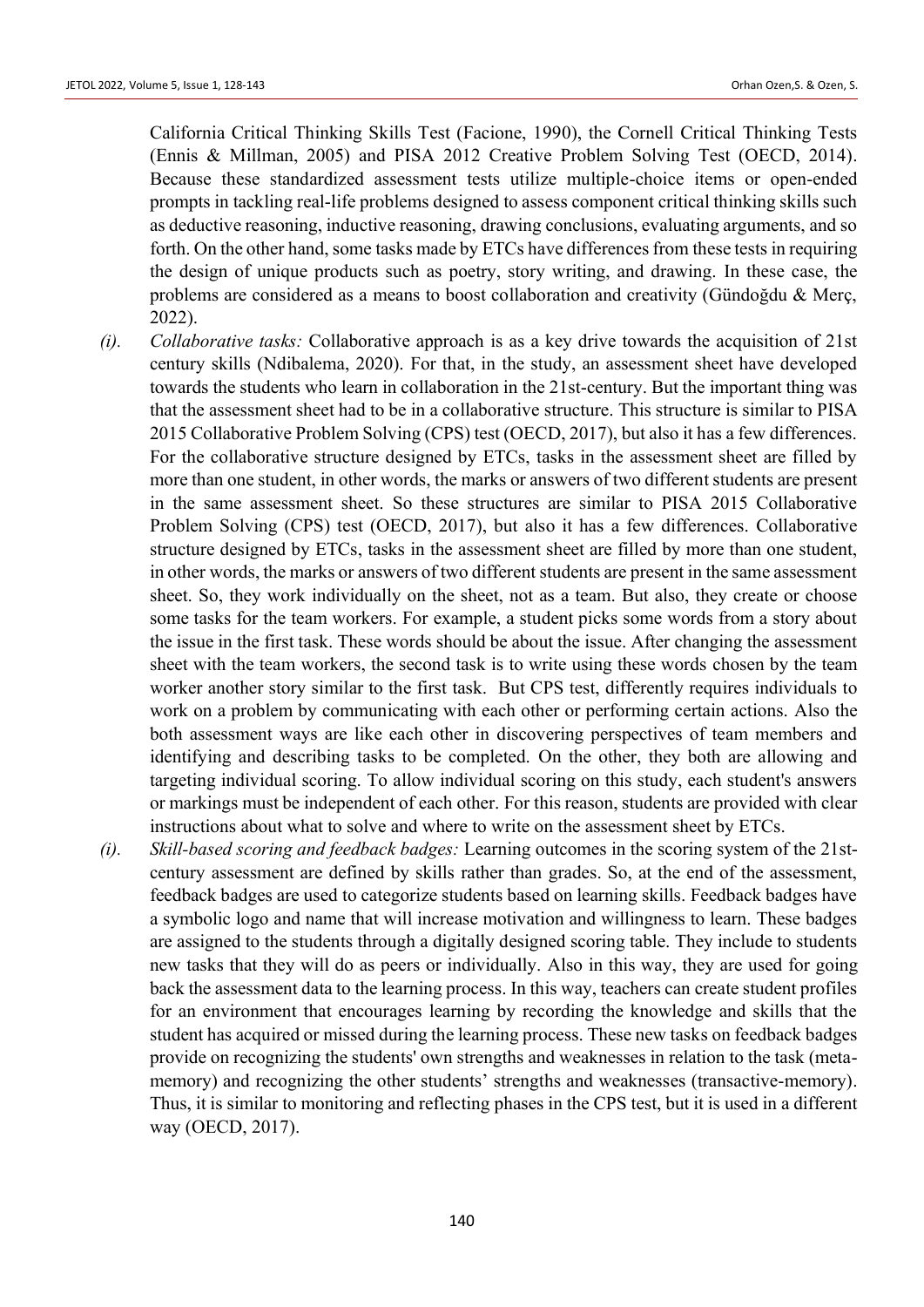Summarily, we tried to solve a problem with action research in this study. The problem was improving ETCs' skills in designing assessment activities suitable for the 21st-century in teacher preparation programs. The solution to the problem was that designing 21st-century assessment activities can be taught at various courses in teacher preparation programs. As a result of this solution, the ETCs made significant improvements in the experiences and practices of designing 21st-century assessment activities in the teacher preparation program. Also this study indicated that ETCs were not familiar with common technologies and faced challenges when designing assessment activities in the 21st-century. Thus ETCs need more guidance and resources about the characteristics mentioned above. On the other hand, these experiences contributed to them their professional skills and awareness. In this sense, this study is important to prepare ETCs for the 21st-century. Some suggestions for future studies, based on the results of the study can be listed as below:

- *(i).* The scope of the study can be expanded with a research design in which ETCs apply their assessment activities in the real classroom.
- *(ii).* Teaching preparation programs at the universities can be redesigned to involve ETCs in similar assessment processes.
- *(iii).* In-service training with similar content can be organized for teachers and lecturers to gain experience in designing assessment activities in the 21st-century.

#### **References**

- Aksoy, N. (2003). Action research: A method for improving and changing educational practices. *Educational Administration in Theory & Practice, 9*(4), 474-489.
- Ananiadou, K., & Claro, M. (2009). 21st-century Skills and Competences for New Millennium Learners in OECD Countries. *OECD Education Working Papers*, No. 41. *OECD* Publishing (NJ1). [https://doi.org/10.1787/19939019.](https://doi.org/10.1787/19939019)
- Binkley, M., Erstad, O., Herman, J., Raizen, S., Ripley, M., Miller-Ricci, M., & Rumble, M. (2012). Defining Twenty-First Century Skills. In Griffin, P., Care, E., & McGaw, B. (Eds.), *Assessment and Teaching of 21st-century Skills*, Dordrecht, Springer.
- Bondy, S. (2001). Warming up to classroom research in a professional development school. *Contemporary Education 72* (1): 8–6.
- Cevik, M. & Senturk C. (2019). Multidimensional 21st-century skills scale: Validity and reliability study. *Cypriot Journal of Educational Sciences, 14*(1), 011–028. https://doi.org[/10.18844/cjes.v14i1.3506](http://dx.doi.org/10.18844/cjes.v14i1.3506)
- Ennis, R. H., & Millman, J. (2005). Cornell critical thinking test: Level X (5th ed.). Seaside, CA: The Critical Thinking Company.
- Eti, I. & Sigirtmac, A. (2021). Developing inquiry-based science activities in early childhood education: An action research. *International Journal of Research in Education and Science*, 7(3), 785-804. <https://doi.org/10.46328/ijres.1973>
- Evren, B. (2012). Fen ve teknoloji öğretiminde sorgulayıcı öğrenme yaklaşımının öğrencilerin sahip oldukları eleştirel düşünme eğilim düzeylerine ve fen ve teknoloji dersine yönelik tutumlarına etkisi. (Unpublished Masters' Thesis). Adnan Menderes University, Aydın.
- Facione, P. A. (1990). The California Critical Thinking Skills Test-College level. Technical Report# 1. Experimental Validation and Content Validity. https://files.eric.ed.gov/fulltext/ED327549.pdf
- Geisinger, K. F. (2016). 21st-century Skills: What Are They and How Do We Assess Them? *Applied Measurement in Education, 29*(4). 245-249. [https://doi.org/10.1080/08957347.2016.1209207.](https://doi.org/10.1080/08957347.2016.1209207)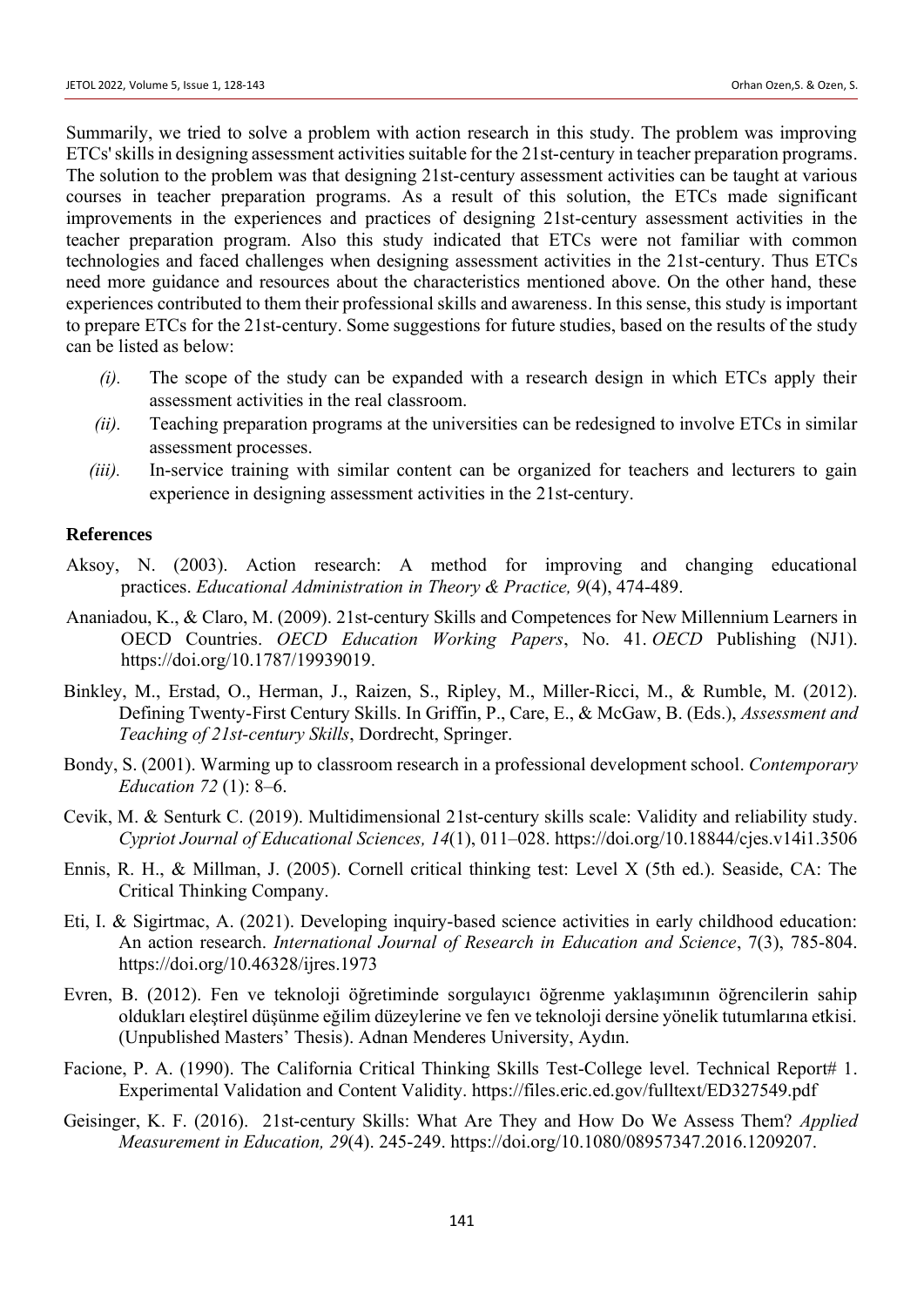- Gündoğdu, B. & Merç, A. (2022). A Systematic review of tech-supported collaborative creativity Practices in the field of education. *Journal of Learning and Teaching in Digital Age*, 7(1), 76-89. https://doi.org/10.53850/joltida.953760.
- Hebebci, M. T. ve Usta, E. (2018). Eğitim ortamlarında dijital rozet kullanımına ilişkin öğretmen görüşleri. *Türk Bilgisayar ve Matematik Eğitimi Dergisi, 9*(2), 192-210. https://doi.org/10.16949/turkbilmat.341178
- Kayagil, S. (2010). Prediction of mathematics achievement by critical thinking skills in seventh grade students. (Unpublished Doctoral Thesis). Selçuk University, Konya.
- Kemmis, S., Mctaggart, R., & Nixon, R. (2014). The Action Research Planner: Doing Critical Participatory Action Research. Singapore: Springer. <http://dx.doi.org/10.1007/978-981-4560-67-2>
- Lai, E. R., & Viering, M. (2012). Assessing 21st-century Skills: Integrating Research Findings. Pearson. https://eric.ed.gov/?id=ED577778
- Lawrance, S. A., Saran, R., Johnson, T. & Lafontant, M. (2020). Preparing 21st-century Teachers: Supporting Digital Literacy and Technology Integration in P6 Classrooms. In Mitchell, J. & Vaughn, E. N. (Eds.), *[Participatory Literacy Practices for P-12 Classrooms in the Digital Ag](https://www.igi-global.com/book/participatory-literacy-practices-classrooms-digital/225762)*[e.](https://www.igi-global.com/book/participatory-literacy-practices-classrooms-digital/225762) IGI Global. (pp. 140-162). https://doi.org/10.4018/978-1-7998-0000-2.ch008
- Lipman, M. (1988). Critical Thinking: What Can It Be? *Educational Leadership,* 46(1), 38-43. http://www.ascd.org/ASCD/pdf/journals/ed\_lead/el\_198809\_lipman.pdf
- MEB. (2019). İlköğretim Öğretim Programları (1-8. Sınıflar). http://mufredat.meb.gov.tr/Programlar.aspx
- Morales, M. P. E. (2016). Participatory Action Research (Par) Cum Action Research (Ar) in Teacher Professional Development: A Literature Review. *International Journal of Research in Education and Science, 2* (1): 156–165. doi:10.21890/ijres.01395
- National Education Association. (2015). Preparing 21st-century students for a global society: An educator's guide to the "Four Cs". http://www.nea.org/assets/docs/A-Guide-to-Four-Cs.pdf.
- National Research Council. (2011). *Assessing 21st-century Skills: Summary of a Workshop*. Washington, DC: The National Academies Press. https://doi.org/10.17226/13215.
- Ndibalema, P. (2020). Unlocking the Potential of ICT for Transformative Learning among Youth: A Path to 21st Century Competencies. *Journal of Educational Technology and Online Learning, 3* (3) , 245- 271. https://doi.org/10.31681/jetol.777647
- OECD (2014). PISA 2012 Results: Creative Problem Solving: Students' Skills in Tackling Real-Life Problems (Volume V), PISA, OECD Publishing. http://dx.doi.org/10.1787/9789264208070-en
- OECD (2017). PISA 2015 Assessment and Analytical Framework: Science, Reading, Mathematic, Financial Literacy and Collaborative Problem Solving, revised edition, PISA, OECD Publishing, Paris. http://dx.doi.org/10.1787/9789264281820-en
- P21. (2006). A state leader's action guide to 21st-century skills: A new vision for education. Tucson, AZ: Partnership for 21st-century Skills. http://apcrsi.pt/website/wpcontent/uploads/20170317\_Partnership\_for\_21st\_Century\_Learning.pdf.
- P21 (2019). Framework for 21st-century learning definitions. The Partnership for 21st-century Learning. A network of Battelle for kids. http://static.battelleforkids.org/documents/p21/P21\_Framework\_DefinitionsBFK.pdf.